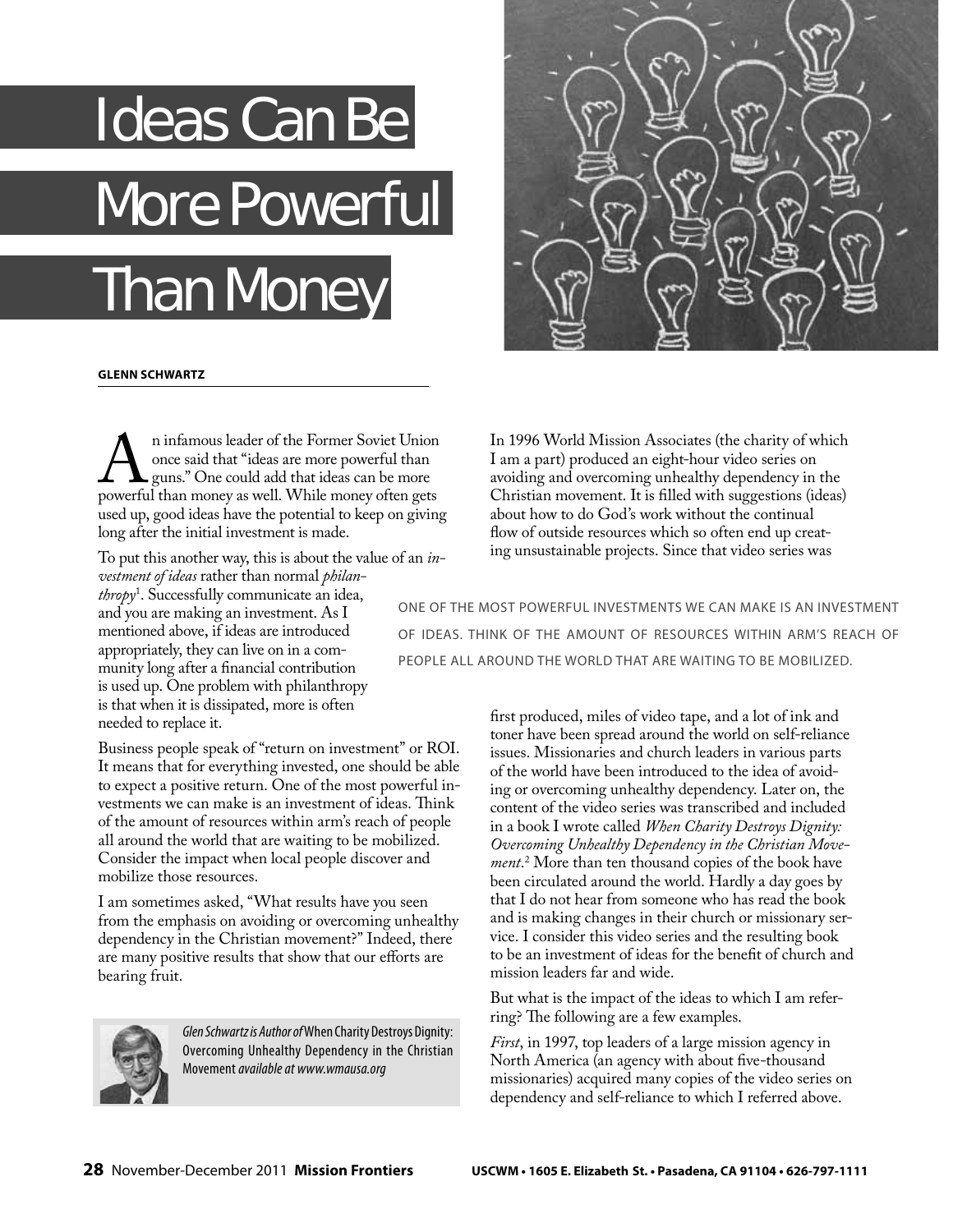They took the message seriously. As part of what they learned, they instructed their missionaries all over the world to put all institutions of their denomination into local authority. This meant that if missionaries were in charge of a Bible institute or hospital somewhere in the world, they were to find a local church leader or medical officer and turn the work over to them. Imagine the implications of that kind of an idea.

To show the seriousness with which that directive was taken, ten years later I met someone in West Africa who

I AM NOT SAYING THAT FINANCIAL ASSISTANCE SHOULD NEVER BE GIVEN. BUT I AM TRYING TO SHOW THAT AN INVESTMENT IN CREATIVE IDEAS CAN BE MORE EFFECTIVE IN THE LONG TERM THAN SIMPLY "DOING PHILANTHROPY".

> is president of one of the seminaries of that denomination. I asked if he knew about the decision that was made a decade earlier. His response was, "Yes, and that is why I, as a West African, am president of this seminary today."

*Second*, last year I met a North American medical doctor who had been serving in a hospital in Ghana. He told me his story. The hospital in which he and his wife worked was sustained by outside funding and staffed by people from North America. Someone suggested that he and his wife learn about overcoming unhealthy dependency, which they did. When they finished going through the video series, they asked themselves what they should do differently based on the ideas they learned. He said, "That was ten years ago, and today that hospital is fully staffed by Ghanaians and totally supported with local resources."

A *third* illustration comes from a small team of missionaries who went from North America to West Africa to plant churches. Their mode of operation included four-wheel drive vehicles and projectors which they used in rural areas to show pictures and preach the Gospel. Somehow they learned about the video series on overcoming unhealthy dependency. Their mission board in North America began to inquire about what it would mean to change the paradigm on which they were functioning in Ghana. After watching the video series and discussing the issues involved, they decided to make changes in their mode of operation. The missionaries got rid of the four-wheel drive vehicles and projectors. Instead, they began to use bicycles to get from village to village. They soon discovered that local Ghanaian pastors decided they could do the same; so the pastors also acquired bicycles and joined in the evangelism and church planting efforts. After some time, word of their

efforts filtered back to their American board and to me and my colleagues. This is what they said: "We just want you to know that the indigenous principles we learned work!"

In 1999 in Mozambique a group of sixty-five pastors and a handful of missionaries got together for several days to discuss how to overcome unhealthy dependency. During one of the presentations, they began to discuss when the Gospel was first preached in that region of their country. After some discussion the church leaders decided that

> the Gospel first came there about 1915. The next question was natural: "How many of your own missionaries have you sent out since that time?" The answer was, "None". I responded by saying, "So apparently this gospel is for receiving, but not for sharing. Is that right?"

The question I asked startled my translator to such an extent that he asked if he could speak

with his fellow pastors. I agreed and stepped aside. The translator then suggested that they all needed to confess the sin of being receivers, rather than givers in relation to the Gospel. Before the conference ended, the sixtyfive pastors appointed a committee to send out their first missionaries. They sent several workers to a ripe mission field in Northern Mozambique. Later, they sent one couple to Brazil and another to Portugal where they could use the Portuguese language they already knew.

My investment in each of the above examples was the communication of ideas, not money or other resources. Of course, there was an investment of my time and resources in getting to Mozambique and in producing the video series in the first place. However, the end result was not dependent on providing resources from outside those communities. In the Mozambique situation, it was local initiative that took hold because of an idea that was planted in the hearts of the pastors.

I am not saying that financial assistance should never be given. But I am trying to show that an investment in creative ideas can be more effective in the long term than simply "doing philanthropy". In each of the previous illustrations, relying on outside people and outside resources had often been the primary mode of operation. It was simply assumed that outside resources were the key to doing God's work—which many people still believe today. But notice that in each story, it was later discovered that local people, empowered with local creativity and mobilizing local resources, could make the difference.

One could well ask how much outside giving would have been needed to affect that kind of change. The honest answer would be that outside resources are often likely to create and perpetuate unhealthy dependency, not avoid it or resolve it. An investment of time and ideas can be